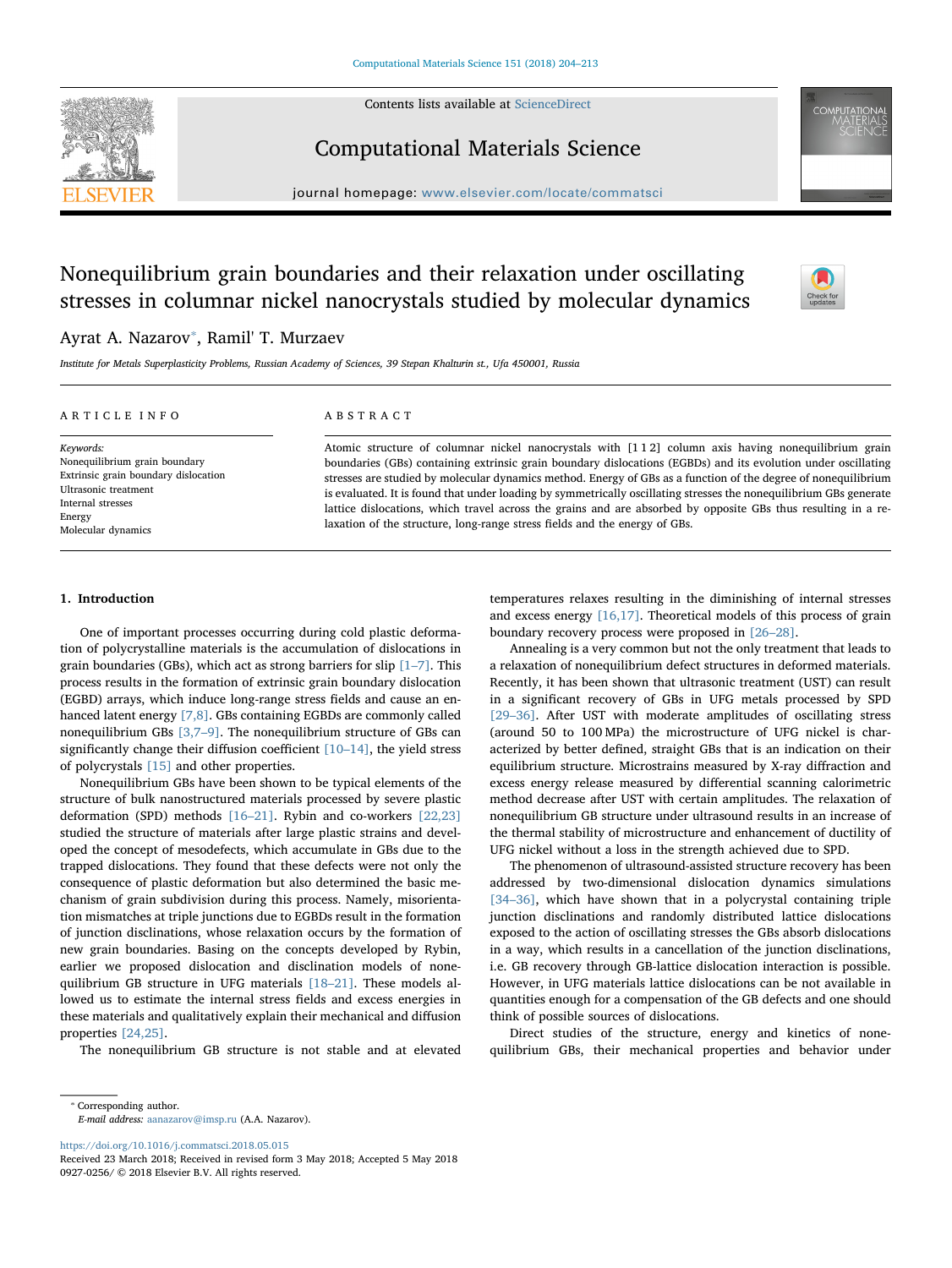different influences are possible by molecular dynamics simulations. A few kinds of a nonequilibrium GB structure in bicrystals and nanocrystals have been studied atomistically in several works [\[37](#page--1-12)–39]. In these works, the nonequilibrium state was created by introducing either random local shifts of GB atoms from their equilibrium positions [\[37\]](#page--1-12) or free volumes by removing some GB atoms [\[38\],](#page--1-13) or in the process of a construction of initial structures [\[37,39\].](#page--1-12) However, these kinds of nonequilibrium are essentially different from that caused by EGBDs, since they induce only short range internal stresses, whereas the EGBDs result in long-range stresses. While the short range stresses can relax by a local reconstruction of the GB atomic structure involving local diffusion or athermal displacements of atoms comparable to interatomic distances, those induced by EGBDs can relax only by their elimination from GBs requiring diffusion to the distances comparable to the grain size [\[26](#page--1-9)–28] or athermal processes of dislocation emission.

Quite recently, we have carried out molecular dynamics simulations of the behavior under oscillating stresses of a nonequilibrium GB containing a disclination dipole in bicrystalline nickel [40–[42\].](#page--1-14) These simulations have shown that under a sinusoidal applied tension–compression stress the GB emits lattice dislocations, which travel across the grains and sink at free surfaces of the bicrystal. When the sign of the applied stress changes, these dislocations do not come back to the GB, since the dislocations are generated under the combined effect of internal stress field of the disclination dipole and applied stress, when the latter acts on the same direction. That is, an asymmetric process of lattice dislocation generation and GB recovery occurs under a symmetrically oscillating stress.

In the cited works, the free surfaces of the bicrystal were ideal sinks for dislocations emitted from the GBs and it is not clear, if this mechanism of GB recovery will be operating in a bulk polycrystal. Therefore, the aim of the present paper is to demonstrate that the unilateral process of nonequilibrium GB structure relaxation by lattice dislocation emission is a common mechanism of recovery in plastically deformed metals. For this, we develop a model nanocrystal of nickel, selected GBs of which contain EGBDs introduced by a special construction method. For different degrees of nonequilibrium, i.e. quantities of EGBDs, we determine the structures and excess energies of nanocrystals at temperatures 0 and 300 K and study their evolution during the action of an oscillating uniaxial tension–compression stress.

#### 2. Computational details

#### 2.1. Initial system construction

A columnar nickel nanocrystal having the column axis [1 1 2] will be used for simulations. This system is very convenient to analyze the interaction between lattice dislocations and GBs, since it allows the slip of only edge dislocations with a Burgers vector  $\frac{1}{2}\langle 110 \rangle$  and lines parallel to  $\langle 1 1 2 \rangle$  on a slip plane  $\{1 1 1\}$ . Bicrystals with  $\langle 1 1 2 \rangle$  tilt GBs have been extensively studied, for example, by Shimokawa et al. [\[43\].](#page--1-15)

A computational cell containing a model nanocrystal is schematically presented in [Fig. 1](#page-1-0)(a). The cell contains four grains, which have a common crystallographic axis [1 1 2], the direction of which coincides with that of the *z*− axis. The grains have a regular hexagon-shape cross section with an edge  $a$ . Maximum size of the hexagons,  $d = 2a$ , will be taken as the grain size. Grains 1 and 2 have orientations of slip planes parallel to xOz and yOz planes, respectively. Taking the orientation of grain 1 as a reference, grains 3 and 4 are rotated to angles  $\pm \alpha = \pm 20^{\circ}$ to form a symmetric high-angle tilt GB between them.

In order to construct a nanocrystal with equilibrium GBs, the grains were directly filled in by atoms belonging to properly oriented crystal lattices. The system thus obtained was checked to find the pairs of too close atoms in GB regions. In these pairs, one of the atoms was eliminated to avoid too strong repulsive interactions during the start of simulations.

To initialize the structures with nonequilibrium GBs, the

<span id="page-1-0"></span>

Fig. 1. Construction of the computation cell for columnar f.c.c. nanocrystals with a [1 1 2] axis and nonequilibrium GBs.

construction method proposed in [\[44\]](#page--1-16) is used. This method is based on shear strain of selected grains of the nanocrystal in order to introduce EGBDs into its boundaries. It is done as follows.

Assume that grains 3 and 4 of the model under consideration are free. Apply them simple shear strains  $\gamma$  in opposite directions by an imaginary slip of dislocations in  $(11\bar{1})$  slip planes so that the grains are distorted into the regions highlighted by a grey color in [Fig. 1](#page-1-0)(a). The dislocation slip retains the ideal atomic structure of the lattice thus the grains will consist of a perfect lattice. However, the slip is limited to the volumes of the original grains and results in a formation of dislocations at their borders. In order to form these dislocations, one should now apply simple shears of opposite signs to the perfect grains occupying the gray regions.

As a result of this procedure, EGBDs will form in the boundaries of the deformed grains as schematically shown in [Fig. 1](#page-1-0)(b). However, the geometrical procedure alone will not immediately form EGBDs having localized cores and it will require a relaxation of the structure. If one starts an energy minimization without precautions, the pairs of opposite signed dislocations will be attracted to each other and immediately